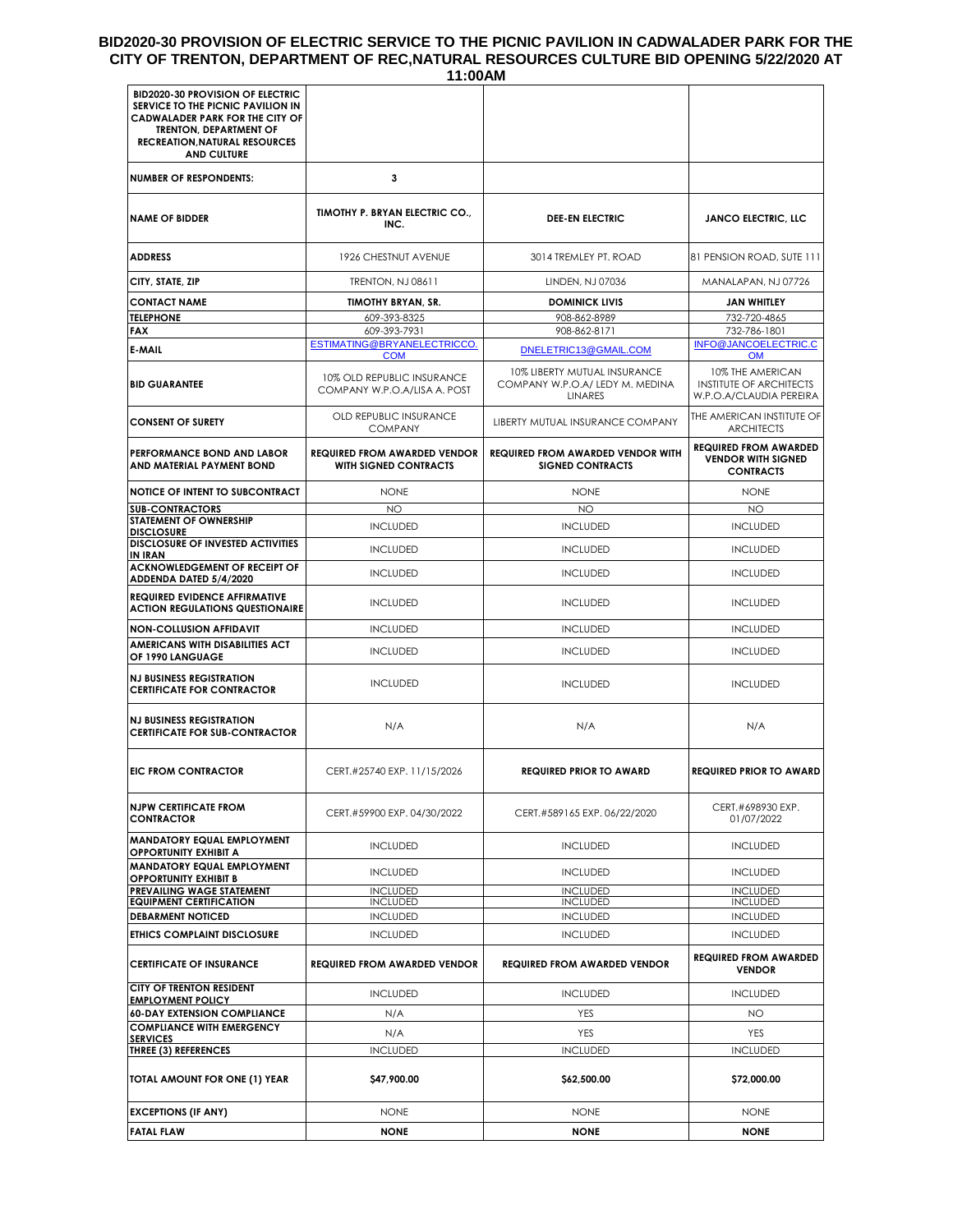# **PROPOSAL PRICE FORM**

### Provision and Installation of a metered electric service and breaker panel for the picnic pavilion in Cadwalader Park **Trenton, New Jersey**

Sign and date this Price Form and return to the city of Trenton as noted above.

| <b>Description</b>                                                                                                                                                                                                                               | <b>Unit</b> | Total (\$)  |
|--------------------------------------------------------------------------------------------------------------------------------------------------------------------------------------------------------------------------------------------------|-------------|-------------|
| Provide all of the labor and materials required to<br>complete the outlined project scope of work<br>service noted in this request for bid proposals,<br>to meet NEC, PSE&G and City of Trenton<br>construction standards and code requirements. |             | \$47,900.00 |
| Note: "LS" = Lump Sum                                                                                                                                                                                                                            |             |             |

On the line below, insert the Total Price for the entire Scope of Services

Forty Seven Thousand Nine Hundred and 00/100 Dollars

**Total Amount in words** 

The undersigned proposes to furnish and deliver the above goods/services pursuant to the RFP and made part hereof. The price provided in the Price Form shall include all equipment, materials, supplies, labor, subcontractor's fees, per diem, overhead, insurance, profit, taxes, shipping fees, warranties, submittal preparations, conformance with health and safety protocols, compliance with all regulations and other incidentals required to complete the Work as described in the Scope of Services.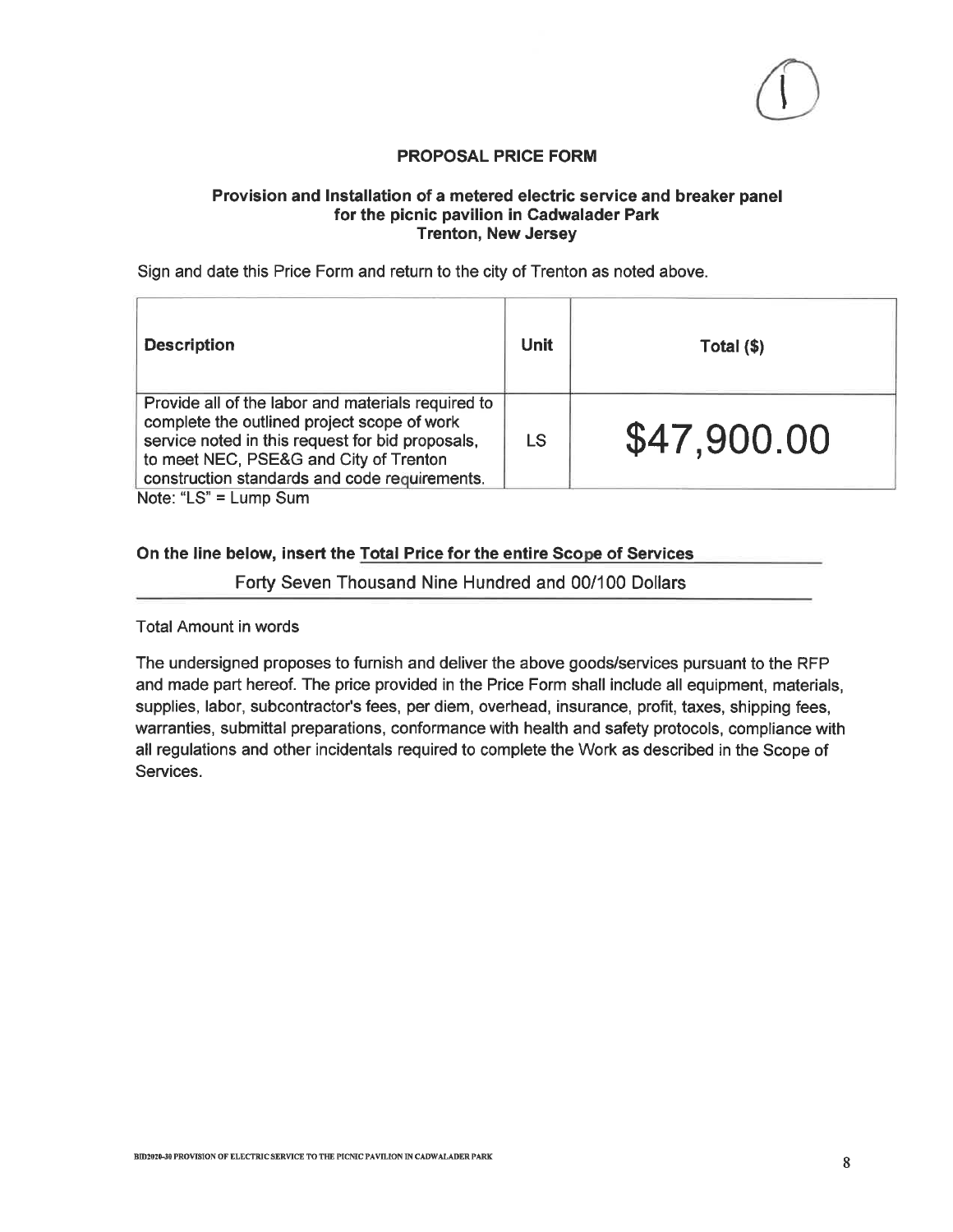$\begin{array}{c}\nO(f) \sim \text{R} \rightarrow \text{R} \rightarrow \text{R} \rightarrow \text{R} \rightarrow \text{R} \rightarrow \text{R} \rightarrow \text{R} \rightarrow \text{R} \rightarrow \text{R} \rightarrow \text{R} \rightarrow \text{R} \rightarrow \text{R} \rightarrow \text{R} \rightarrow \text{R} \rightarrow \text{R} \rightarrow \text{R} \rightarrow \text{R} \rightarrow \text{R} \rightarrow \text{R} \rightarrow \text{R} \rightarrow \text{R} \rightarrow \text{R} \rightarrow \text{R} \rightarrow \text{R} \rightarrow \text{R} \rightarrow \text{R} \rightarrow \text{R} \rightarrow \text{R} \rightarrow \text{R} \rightarrow \text{R$ 

#### **PROPOSAL PRICE FORM**

### Provision and Installation of a metered electric service and breaker panel for the picnic pavilion in Cadwalader Park **Trenton, New Jersey**

Sign and date this Price Form and return to the city of Trenton as noted above.

| <b>Description</b>                                                                                                                                                                                                                               | Unit | Total (\$) |
|--------------------------------------------------------------------------------------------------------------------------------------------------------------------------------------------------------------------------------------------------|------|------------|
| Provide all of the labor and materials required to<br>complete the outlined project scope of work<br>service noted in this request for bid proposals,<br>to meet NEC, PSE&G and City of Trenton<br>construction standards and code requirements. |      | 862,500.00 |

Note: " $LS$ " = Lump Sum

### On the line below, insert the Total Price for the entire Scope of Services

Total Amount in words SixTy Two THOLSAMO Five Humphon

The undersigned proposes to furnish and deliver the above goods/services pursuant to the RFP and made part hereof. The price provided in the Price Form shall include all equipment, materials, supplies, labor, subcontractor's fees, per diem, overhead, insurance, profit, taxes, shipping fees, warranties, submittal preparations, conformance with health and safety protocols, compliance with all regulations and other incidentals required to complete the Work as described in the Scope of Services.